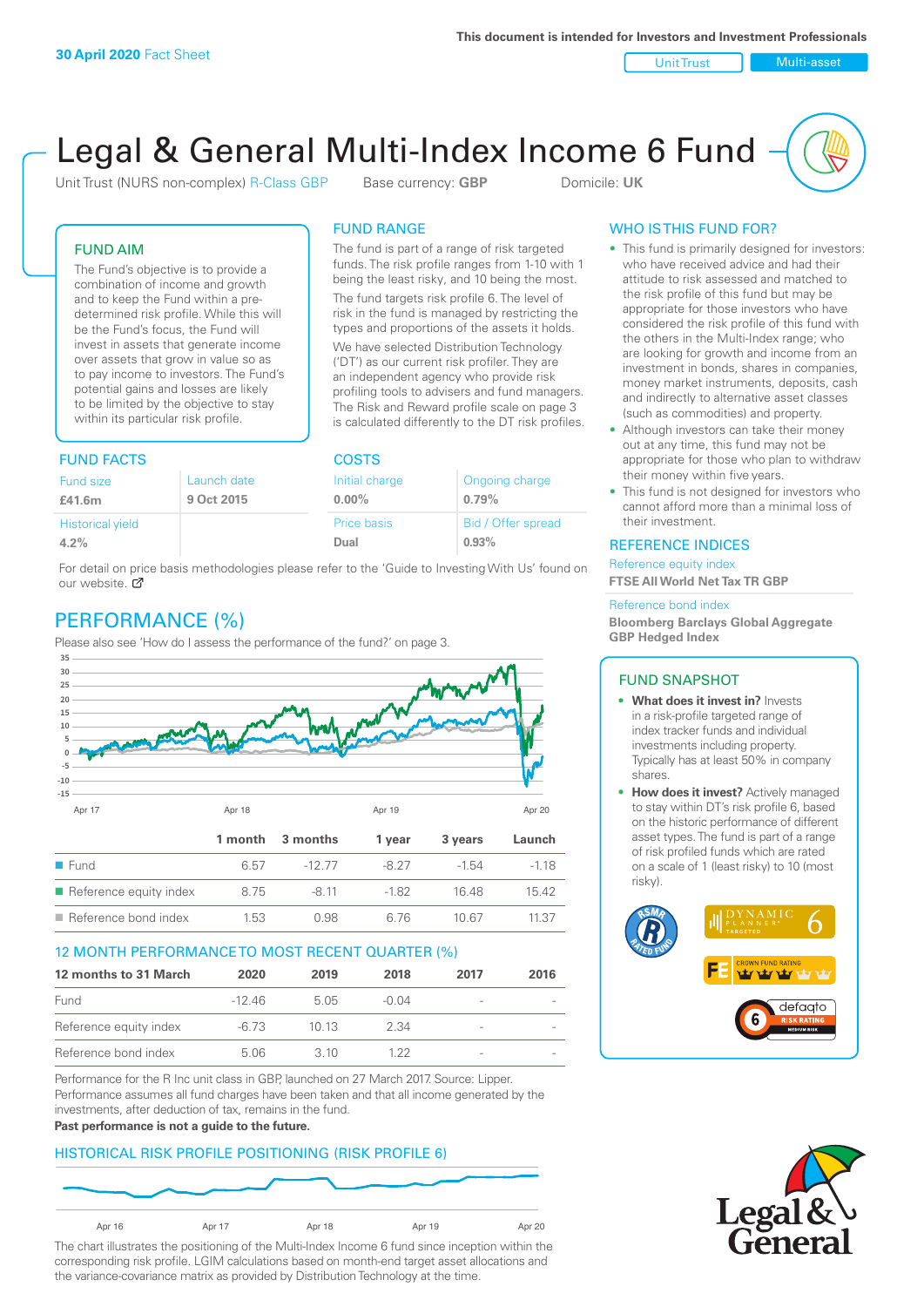# Legal & General Multi-Index Income 6 Fund

Unit Trust (NURS non-complex) R-Class GBP

# PORTFOLIO BREAKDOWN

All data source LGIM unless otherwise stated. Totals may not sum due to rounding.





#### FUND MANAGERS

The fund managers have responsibility for managing the multi-index fund range. They are part of the Multi-Asset Funds (MAF) team in LGIM. This team focuses on designing and managing multi-asset funds that are tailored to match the specific objectives of various client types. The team sits within a wider Asset Allocation team which combines both depth of experience with a broad range of expertise from different fields, including fund management, investment consulting and risk management roles.

# TOP 10 HOLDINGS (%)

| <b>L&amp;G UK Index Trust</b>                                    | 12.0 |
|------------------------------------------------------------------|------|
| iShares UK Dividend UCITS ETF                                    | 8.6  |
| L&G Emerging Markets Government Bond (US\$) Index Fund           | 8.0  |
| L&G Emerging Markets Government Bond (Local Currency) Index Fund | 7.6  |
| L&G High Income Trust                                            | 6.8  |
| L&G Global Emerging Markets Index Fund                           | 5.4  |
| L&G US Index Trust                                               | 5.2  |
| <b>L&amp;G Pacific Index Trust</b>                               | 4.9  |
| L&G European Index Trust                                         | 4.8  |
| L&G Global Listed Infrastructure Index Fund                      | 3.9  |

**Important:** Due to exceptional market conditions, spreads are currently volatile and may be higher than indicated. To see the latest spread visit www. legalandgeneral.com/chargesandfees